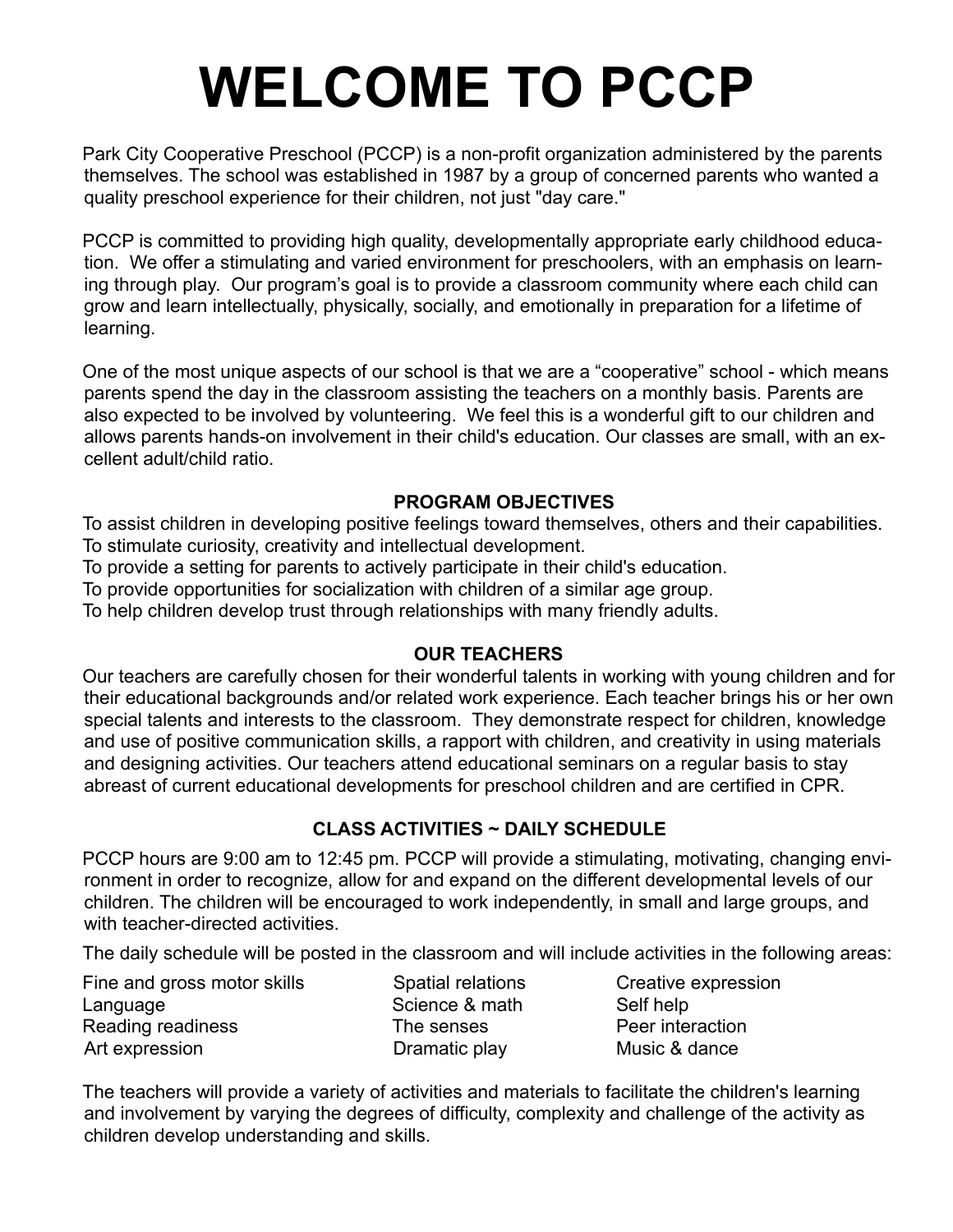A sample daily schedule is as follows:\*

 CIRCLE TIME SMALL GROUP ACTIVITY HEALTHY SNACK (PROVIDED BY COOP PARENTS) OUTDOOR TIME FREE CHOICE (Art Center, Writing Center, Dramatic Play Center, Science/Nature Center, Manipulative Center, Reading/Listening Center, Building Center) MUSIC **LUNCH STORY** \*This daily schedule may vary based on teacher discretion, field trips and weather restrictions.

## **CLASSROOM PROTOCOL**

The following rules help to assure maximum involvement for the children and an appropriate atmosphere for learning:

- ARRIVE ON TIME! The disruption of late arrivals is difficult for everyone but especially for the child who is late. If you do arrive late, you must wait until after circle time to drop off your child, at approximately 9:25 am.
- School ends at 12:45 pm. Please be on time to pick up your child. If you are going to be late to pick up your child, please notify the school at 649-5949 to advise the teachers of the delay. If you arrive later than 12:55, your account will be assessed a fee of \$10.00. If late pick-up occurs a second time, the fee will be \$20.00.
- Sign in and sign out everyday on the sheet provided in the entryway. Leave special instructions for teachers regarding specific pick-up information in the "Comments/Messages" section. For example, if your child will depart school with a person other than his/her parent, (e.g. grandma, play-date friend's parent, nanny, etc), please notify the teacher by writing this information down on the sign-in sheet under "Comments/Messages." This is extremely important for our liability insurance! Please communicate these changes to one of the teachers.
- Check your folder in your child's cubby for bulletins regarding special activities or policy changes, assigned co-op days, newsletter, field trip release forms, etc.
- When picking up your child, please remain in the entry/cubby area until story time is over. The door to the main classroom will be opened when it is o.k. to enter.
- Any child who, on a continuous basis, engages in behavior which is harmful or disruptive to himself or herself or to the other children in the classroom may be removed from the PCCP program if the problem cannot be resolved. Prior to removal, the teachers and board members will work closely with the parents to find a positive solution to the behavior. Two (2) in-person meetings between parents, the teachers and at least two (2) board members will be held to seek a positive solution. The meetings will be documented and all parties present will provide signatures of their attendance. The purpose of the meetings is to determine if the child is ready for a group experience.
- If you have any questions or concerns, please communicate them to the appropriate Board Members or to the teachers so that they can assist in the solution.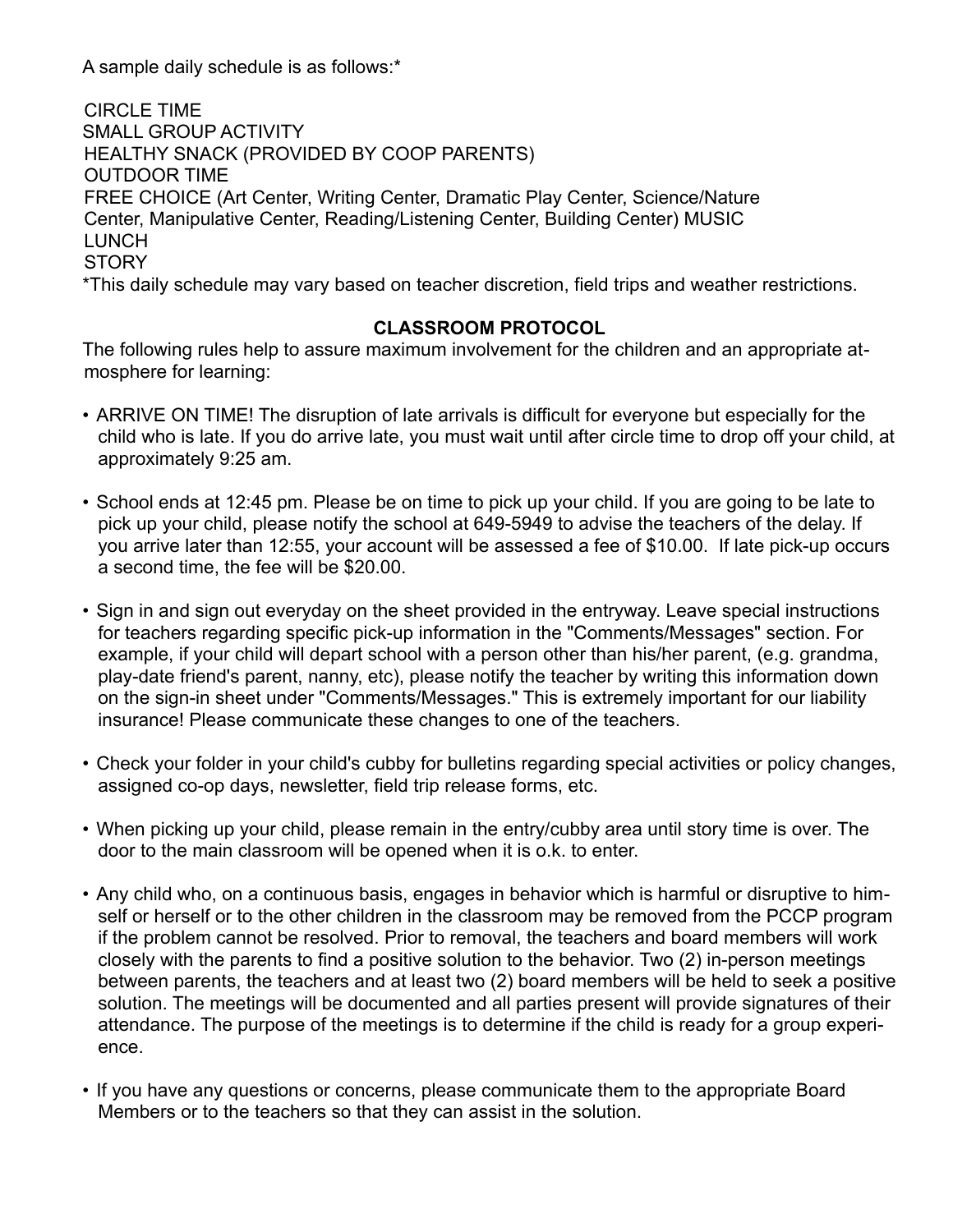# **WHAT TO SEND TO SCHOOL WITH YOUR CHILD**

## THE BEGINNING OF THE YEAR:

- Please bring a spare set of clothing (with your child's name marked on each item), including socks and underwear, in a labeled Ziploc bag to remain in your child's cubby at the school. As these items are used; it is the parent's responsibility to see to it that they are replaced. Please remember to change them out for different seasons.
- Parents will also provide an "Emergency Pack" for their child. In case of emergency evacuation, these are the personal items that will accompany your child. In a large Ziploc, the pack will include: a photo of family and/or other "comfort" item, a spare set of clothing, a non-perishable snack, i.e. granola bar, and a juice box or canned drink.
- Parents will complete and turn in all required forms for the child's preschool file. Forms provided in the Welcome Packet are: Student Info and Emergency Contact, Health History, Utah Immunization, General Release, and Photo Release. Forms on file at school may be updated and initialed for the child's second year.

# EACH DAY:

- Lunch and drink. Please consider what you think your child can eat in about 20 minutes. We make every effort to send home uneaten food so you can make appropriate adjustments.
- In winter: Full cold weather gear, including coat, hat, gloves, boots, and snowsuit. We go outside every day, except as provided for in our Weather Policy.
- Please label all clothing (and lunch boxes, backpacks, etc.)
- Send children to school in play clothes, or ones you won't mind getting dirty. We do lots of arts and crafts.
- Children are required to wear slippers or shoes at school at all times. Socks only are not allowed for safety and possible emergency evacuation situations. Please be sure indoor footwear is suitable for children to put on/take off independently. Adults can help with velcro, laces, or other fasteners, but "slip on" shoes are best!
- Do not allow your child to bring toys from home. Any toys brought from home must be kept in the child's cubby during class. Approximately once a month, the teachers may schedule a "share and tell" day when your child can bring a toy or special item to share with the class. No weapons or violent toys please.

# **GRIEVANCE PROCEDURE**

Should parents at any time wish to register a complaint regarding any aspect of PCCP, please follow this procedure:

- Contact the teachers with questions about how your child is doing in the classroom.
- Contact appropriate Board Members with questions or concerns regarding the teachers, policies or procedures.

Should a grievance of issue relating to either a parent or student warrant any form of disciplinary action, up to and including termination of school enrollment, the PCCP Board of Directors has discretion and responsibility in addressing the particular matter on behalf of the preschool. The PCCP Board of Directors in conjunction with the teachers (as appropriate), will discuss the particular matter during the next appropriate board meeting and vote upon a resolution.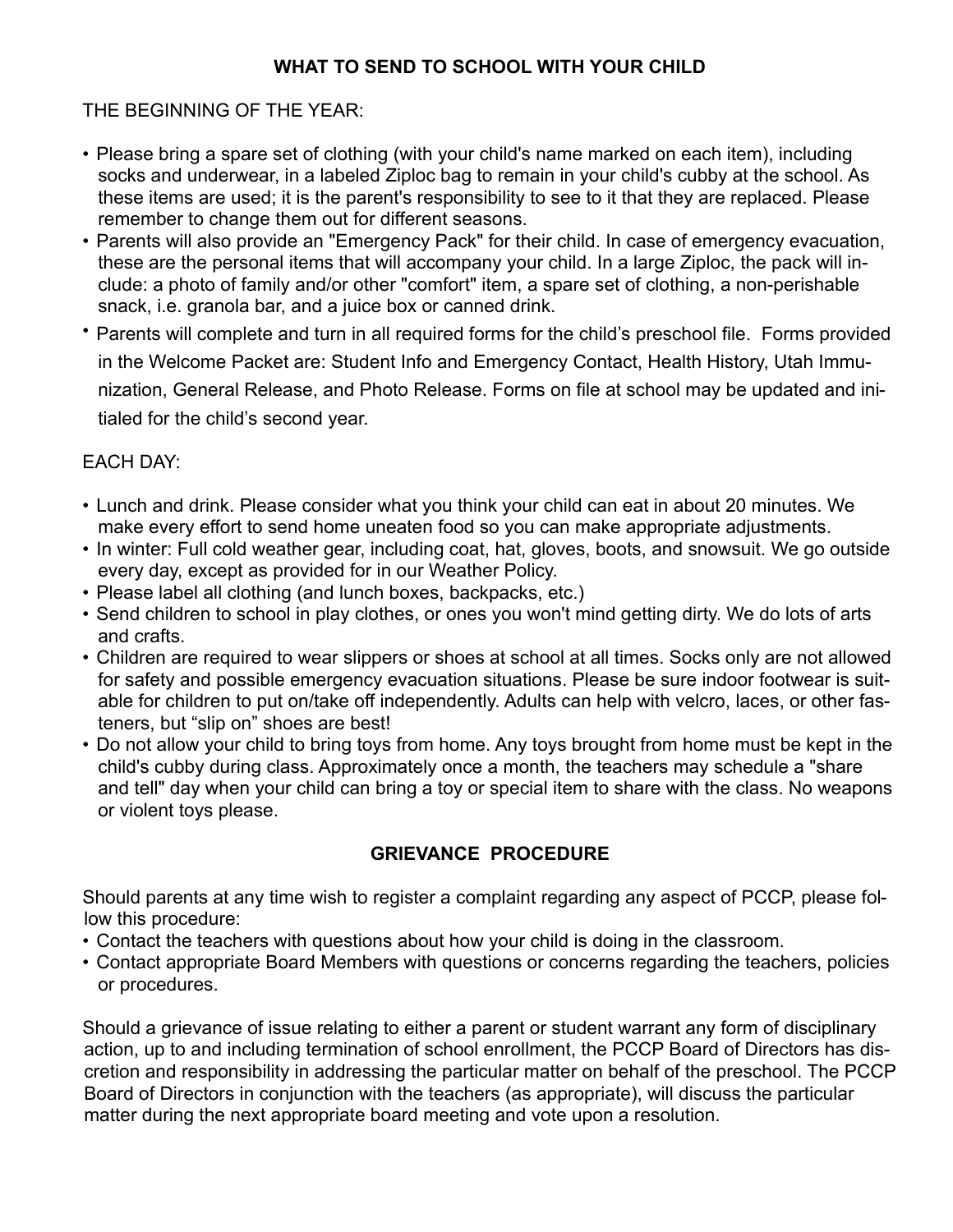## **COOP RESPONSIBILITIES**

- A PARENT OF EACH PCCP CHILD MUST WORK IN THE CLASSROOM ONE DAY PER MONTH. Parents sign up for 9 days/year for each 3 year old spot, and 10 days/year for each 4 year old spot.
- Parents must make arrangements for the care of their other children (absolutely no siblings allowed). It is each parent's responsibility to keep track of his/her coop day. You will be notified by email when Sign-up calendars for coop days will be available on Sign-up Genius. If you do not sign up for your required days by the deadline, your days will be assigned by the Membership Chairman. If your assigned day does not work for you, it is your responsibility to find someone to switch days with. A master copy of the calendar will be posted in the classroom at all times. Please be sure to change your dates on the calendar in the cubby room door as
- If you switch your coop day with someone you need to change it on the master calendar on the back of the classroom door.
- Before "doubling up" on the calendar, all available days must be filled by at least one parent.
- There will be no "tripling up" permitted, unless all "double days" are full.
- A mother with a brand new baby may have a two-month maternity leave from coop responsibility. Please contact the Membership Chairman if you would like to take advantage of this leave.
- PLEASE NOTE: In the event a parent is unable to coop on his/her scheduled day, the parent is responsible for arranging with another parent to trade that day. This is not the responsibility of the Teachers or of the Board Members. In the event a parent simply fails to show up on his/her co-op day and has not made suitable arrangements for another parent to take his/her place, then that parent's account will be assessed a fee of \$75. Failure to show up for a coop day twice could be grounds for termination of enrollment.

## **COOP DAY RESPONSIBILITIES**

- Check Activity Calendar for coop day in order to be prepared for any planned special activities. You will be given a copy at the beginning of every month.
- Parent coop hours are from 8:30 am to 1:30 pm. ARRIVE PROMPTLY AT 8:30 am to meet with the teachers and go over the days' schedule, help set up the room and prepare for the days' activities.
- Before school starts, remind the arriving children to wash hands, and assist them in engaging in an activity at the tables or rug area.
- Assist teachers as needed. Circulate among children, helping them as necessary. Introduce children to toys or activities, answer questions, give directions and help them become involved. Support teachers by directing children's attention toward activity and ask teachers for guidance if needed.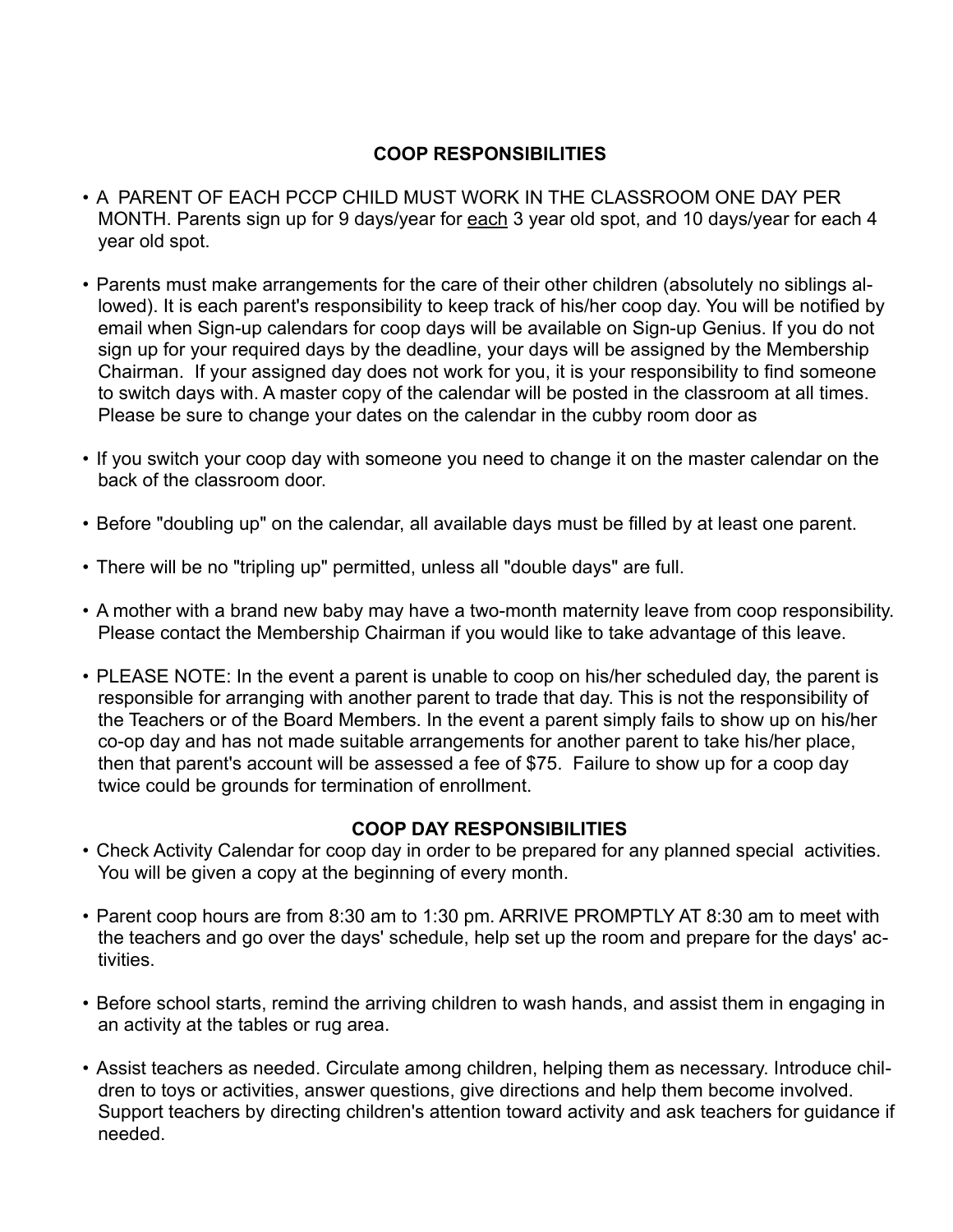- Clean classroom, kitchen, and bathroom at the end of the day. Specific duties are posted in the classroom. Please wait to clean and do shelf work until the end of the day. Cleaning during free choice can be disruptive to the children.
- Help children gather belongings for outdoor plans and at the end of class.
- A nutritious snack and beverage (milk or 100% juice no beverages with sugar added) for 22 people. If two parents are cooping on a single day, they should communicate before class to share snack responsibilities. Usually one parent will bring snack and one will bring the drink.
- Bring a favorite book to read to the children after lunch.
- Birthdays and books: Your child's birthday at school is a special day. Parents may want to coop on or near that day to be a part of the celebration. On your child's birthday, please consider a birthday book donation to help expand the PCCP children's library. Check with our teachers for recommended titles.

## **SUGGESTIONS FOR WORKING WITH PRESCHOOL CHILDREN:**

- Keep voice low and squat down or use a low chair. Listen to them, really hear what they are saying. Talk with the children, not at them. Learn from them.
- Encourage children to use their own resources and imagination.
- Do not disturb a child unnecessarily. When a child wants approval, give encouragement rather than praise. Use generalities, not comparisons, such as: "What an interesting shape! ... (tall, wide, hollow, etc.)" Comment to increase the child's perceptual awareness.
- State suggestions positively, such as: "Let's wash hands," or "We paint on paper! "
- Encourage them to learn to help themselves.
- Most importantly, enjoy the children!

#### **PARENT MEETINGS**

Parent Meetings may be held up to three times per year, usually in August, November and March. Please refer to the master calendar for these dates. It is **mandatory** that at least one parent of each child attend. These meetings are used for communication about PCCP policies, activities, and other events relative to parents. Information regarding Sign-up Genius for coop calendars and Teacher Wish List items will be also provided at these meetings. Questions and comments are always welcome at meetings. Babysitting will be provided during meetings for a small fee.

#### **PARENT TEACHER CONFERENCES**

Individual Parent/Teacher Conferences may be scheduled at any time by request. Parent/Teacher Conferences for all new students are held twice a year, November and April/May. Conferences for returning students are held only in the spring. Please refer to the master calendar for these dates. Please note, school will be closed for one day in November and two days in April/May to accommodate conference meetings.

#### **WEATHER POLICY**

PCCP teachers will consult sources of reliable information on current temperatures before taking the class outside for gross motor activities. The wind chill factor will he taken into consideration, as well as precipitation. An outdoor temperature (with wind chill factor) that falls below zero will generally preclude outdoor play. PCCP follows the same closure policy as the Park City School District - listen to KPCW or Channel 2 News for information concerning school closure due to severe storms, etc.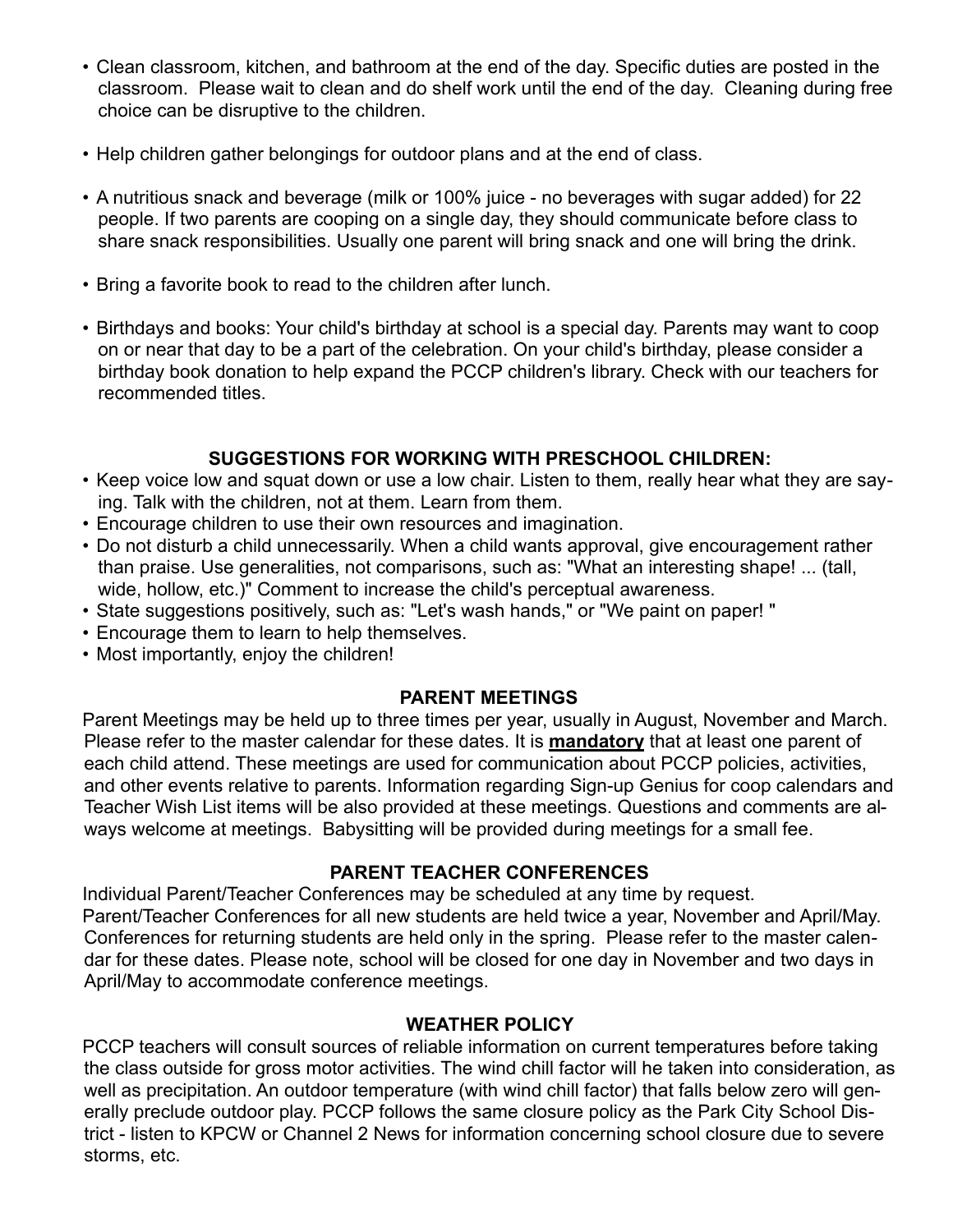## **FIELD TRIP POLICY**

Field trips are part of the school's curriculum and parents are encouraged to participate. Teachers will notify parents in advance of an upcoming field trip.

Prior to each field trip, PCCP will provide a parental permission slip, with a waiver of liability. In order to participate, every child must have a permission slip, signed by a parent on file. This will be in addition to the form in this folder. The permission slip will note whether we'll be using the city bus or volunteer drivers for transportation. It is school policy that every child use an appropriate car or booster seat when transported by private vehicle.

## **ILLNESS, ACCIDENT AND EMERGENCY POLICIES AND PROCEDURES**

- A current medical release form must always be on file for each child.
- Medication will be given with written permission only.
- If a child becomes ill at school, a teacher will isolate the child and call a parent or guardian to pick the child up.

## **POLICY ON SICK CHILDREN**

Children with communicable illnesses are not allowed in school until released by a doctor. For the protection of your child and others, please do not send your child to school with any of the following symptoms.

- Fever over 100 degrees F. Temperature must have been normal for 24 hours.
- Diarrhea or vomiting in the last 24 hours.
- Infected eyes with discharge (running or pink eye) until 24 hours after treatment is started by physician.
- Mouth sores associated with an inability of the child to control his/her saliva.
- Rash with fever or behavior change.
- Infestation (e.g. scabies, head lice, pinworm), until after last treatment with a medicated product.
- Impetigo, until 24 hours after antibiotic treatment has been started.
- Strep throat, until 24 hours after antibiotic treatment has been started.
- Ringworm infection, until after medication has been started.
- Chicken pox, until one week after the onset of rash or until all lesions have dried and crusted.
- Earache.
- Swollen gland.
- Persistent cough.

A child may return to school when he/she is no longer contagious.

# **POLICY ON ACCIDENTAL INJURY**

If a child has an accidental injury while at school, the teacher will do one of the following, depending on the severity of the injury.

- Call parent or guardian of the child and inform them of the situation; have the child picked up by a parent or guardian.
- One teacher will transport the child by auto to the Park City Bonanza Instacare at 1655 Bonanza Drive, Park City, 649-7640, while the second teacher calls a parent or guardian to inform them of the situation.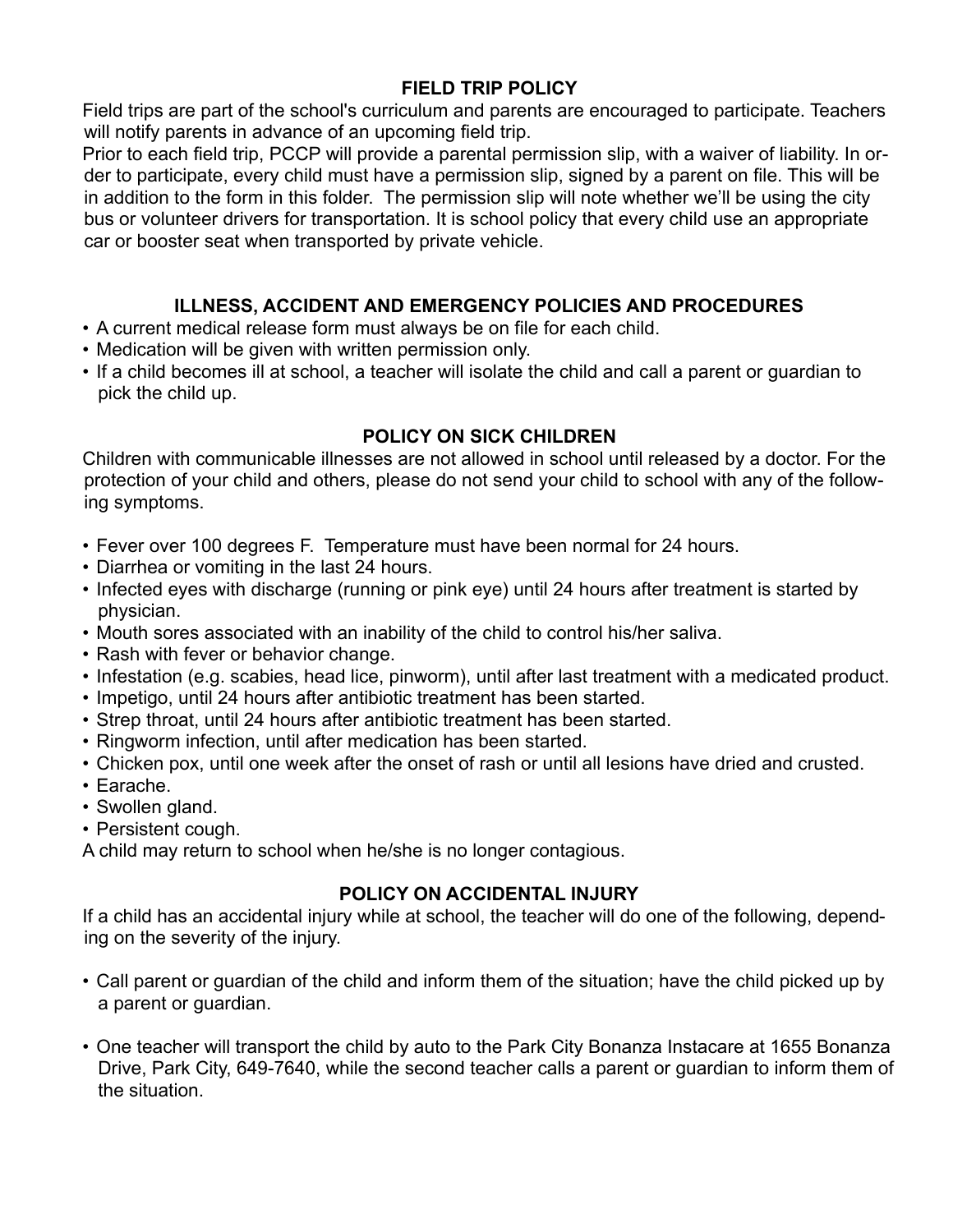• A teacher will call 911 for assistance at PCCP location -Park City Library and Education Center, 1255 Park Ave, Room 309, Park City, 649-5949. A parent or guardian will be contacted and informed of the situation.

Please be sure to keep the school notified of any changes in telephone numbers, addresses, and place of work or emergency contacts. The emergency contacts should be local people that will be able to come and pick up the child if the school is unable to reach you.

#### **EMERGENCY EVACUATION**

Emergency evacuation notices are posted by both doors in the pre-school and throughout the building. In case of natural disaster, the children will be taken to the Miner's Hospital Community Center at City Park.

#### **SICK DAYS AND VACATION DAYS**

As a courtesy, parents are asked to notify the teacher if a child will be absent due to illness or vacation. Please leave a voice mail or text message on the PCCP phone (435) 649-5949. This allows the teachers to better plan their day. Make-up days are not available. Tuition will not be prorated to accommodate missed days either for vacation or sickness.

#### **IMMUNIZATION POLICY**

PCCP is required by State law to keep a Utah School Immunization Record (USIR) on file for each child. If a child may not be immunized because of medical reasons (the physical condition of the child being such that immunization would endanger the child's health), an exemption must be obtained from the child's doctor. Should a parent wish to claim a personal exemption because of personal/philosophical convictions, they must obtain a "Personal Exemption Form" from the State Health Department, and a copy of that form must be kept on file at the school.

#### **NEWSLETTER**

The newsletter is full of news, policy updates and information regarding upcoming events and extracurricular activities. If at any time you have ideas for the newsletter, please contact the secretary.

#### **ADMINISTRATION**

A Board of Directors is made up of parents who dedicate time towards the operation of the school, communicate with parents and the community, and build an academically and financially sound program. Board meetings are held monthly. Anyone wishing to discuss a particular concern or interest should contact the Chairman prior to the meeting so that the item can be added to the agenda. Board Members can be any parent in the program. They train "on the job". The only requirement is a willingness to participate in the management of a program that benefits members. Contact a current board member if you are interested in a Board position for the next school year.

**CHAIRPERSON/PRESIDENT**: Schedule and preside over all Parent, Board, and Scholarship Committee meetings. Oversee, delegate, and follow up on all PCCP business. Recruit and establish the new board members for following school year. Serve as a liaison to the community.

**TREASURER**: Establishes and maintains an annual budget for PCCP. Maintains the checkbook, accounts payable file, payroll records, budget reports and all tax records. Coordinates the liability and accident insurance for the school. Maintains monthly tuition records and collects tuition.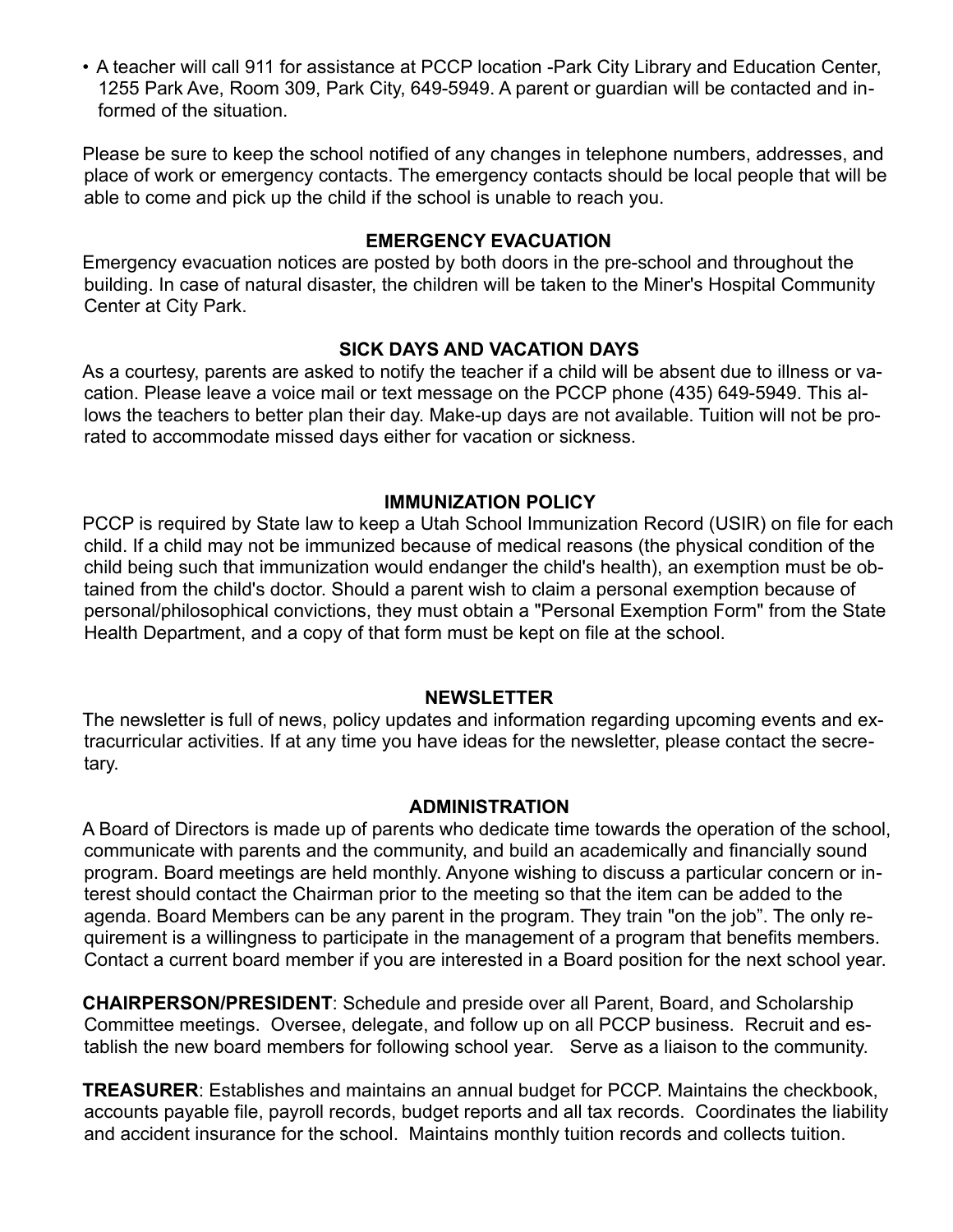Works closely with the Fundraiser and Chairperson on budget analysis and preparation. Collect the school mail from the post office.

**FUNDRAISING CHAIRS (2):** Coordinate fundraising events, in order to raise additional funds to supplement the revenue of PCCP. Close liaisons with Treasurer and Chairperson to assess additional funding requirements. The primary purpose of the supplemental funds is to assist in maintaining affordable tuition rates.

**SECRETARY**: Prepares Parent Handbook. Gather, organize, and complete the Welcome Packets and distribute at the first parent meeting. Update and make available the school brochures. Produce and distribute newsletter. Record minutes of Board meetings. Maintains permanent document and communication file.

**REGISTRATION CHAIR:** Coordinate the annual school and summer camp registration for alumni, returning, and new students. Maintain up-to-date contact information on all current students. Create flyers and contact various media outlets to announce and advertise registration/scholarship/summer camps. Make room reservation for registration. Maintain waitlist. Assist teachers in preparing for and attend Preschool Fair.

**MEMBERSHIP CHAIR**: Coordinate and maintain the parent coop calendar sign-up. Coordinate the Welcome Tea. Coordinate three (3) parent meetings, including meeting room reservation. Arrange for a speaker and/or seminar as needed. Make follow-up phone calls to parents regarding missed mandatory parent meetings. Conduct parent surveys during the school year. Provide parents with resources, as needed. Work closely with the Registration Chair and the Personnel Coordinator.

**PERSONNEL COORDINATOR**: Serve as a liaison to the teachers. Handles employment issues and performance evaluations. Collaborate with the teachers to establish their yearly professional goals. Presents a written teacher evaluation once a year. Update and maintain a list of substitutes (for teachers) and babysitters (for parent meetings). Coordinate substitutes and babysitters as needed.

## **PARENT COMMITTEES**

Parents are required to participate on at least two committees of their choice throughout the year. Sign-ups will also be held at the first Parent Meeting. These committees may include:

SCHOLASTIC: Assist in organizing the scholastic book program.

PR: Assist our PR administrator in distributing flyers, posting photos, and promoting PCCP around town.

GARAGE SALE: Assist the fundraisers with the PCCP garage sale. This includes assisting with

the pricing party the night before, and the clean up after the event.

SPRING FLING AUCTION: Assist the fundraiser with the PCCP Spring Fling Auction.

PCCP TRUCKERS: Transport heavy items donated to PCCP garage sale. May be asked for oc-

casional help at other times during the school year.

HANDY HELPERS: Parents available to do handyman repairs and jobs at school.

GARDEN AND PLAYGROUND: Organize and help with projects related to the garden and playground.